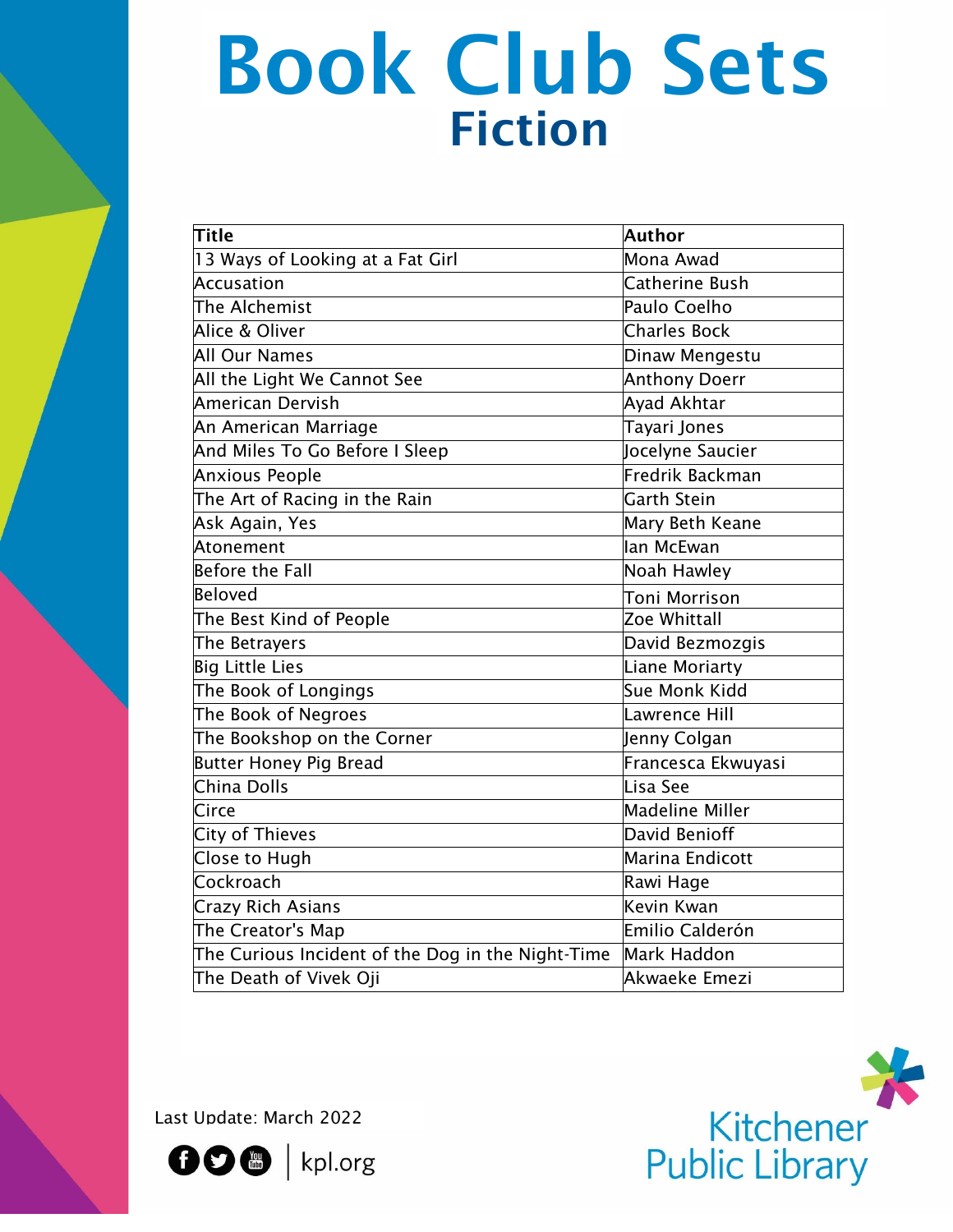| <b>Title</b><br><b>Author</b><br><b>Bill Clegg</b><br>Did You Ever Have a Family<br>Sarai Walker<br><b>Dietland</b><br>The Drop<br>Dennis Lhane<br><b>Emancipation Day</b><br><b>Wayne Grady</b><br><b>Empire of Wild</b><br><b>Cherie Dimaline</b><br>Everything I Never Told You<br>Celeste Ng<br><b>Mohsin Hamid</b><br><b>Exit West</b><br><b>Fifteen Dogs</b><br>André Alexis<br>Teresa Messineo<br>The Fire by Night<br>Five Days Left<br>Julie Lawson Timmer<br><b>Five Little Indians</b><br>Michelle Good<br>Fleishman is in Trouble<br><b>Taffy Brodesser-Akner</b><br>Joanna Goodman<br>The Forgotten Daughter<br>The Four Winds<br>Kristin Hannah<br><b>Fugitive Pieces</b><br><b>Anne Michaels</b><br>The Gap of Time<br>Jeanette Winterson<br><b>Girl Runner</b><br>Carrie Snyder<br>Kelli Estes<br>The Girl Who Wrote in Silk<br>The Girls<br><b>Emma Cline</b><br>The Glass Hotel<br>Emily St. John Mandel<br>Glow<br>Jessica Maria Tuccelli<br>Gillian Flynn<br><b>Gone Girl</b><br>Jennifer Robson<br>The Gown: a Novel of the Royal Wedding<br>The Great Alone<br>Kristin Hannah<br><b>Half Blood Blues</b><br>Esi Edugyan<br>The Handmaid's Tale<br>Margaret Atwood<br>The Heart Goes Last<br>Margaret Atwood<br>His Whole Life<br>Elizabeth Hay<br>The Home for Unwanted Girls<br>Joanna Goodman<br>Yaa Gyasi<br>Homegoing<br>Hour of the Witch<br>Chris Bohjalian<br>How To Pronounce Knife: Stories<br>Souvankham Thammavongsa<br>If I Fall, If I Die<br>Michael Christie<br><b>Indians on Vacation</b><br><b>Thomas King</b><br>Meg Wolitzer<br>The Interestings<br>The Invention of Wings<br>Sue Monk Kidd<br>The Invisible Life of Addie LaRue<br>V.E. Schwab<br><b>Isabel Allende</b><br>The Japanese Lover<br>Jonny Appleseed<br>Joshua Whitehead<br>A Kiss Before Dying<br>Ira Levin<br>Khaled Hosseini<br>The Kite Runner<br>Life of Pi<br>Yann Martel<br><b>Chris Cleave</b><br>Little Bee |          |               |
|---------------------------------------------------------------------------------------------------------------------------------------------------------------------------------------------------------------------------------------------------------------------------------------------------------------------------------------------------------------------------------------------------------------------------------------------------------------------------------------------------------------------------------------------------------------------------------------------------------------------------------------------------------------------------------------------------------------------------------------------------------------------------------------------------------------------------------------------------------------------------------------------------------------------------------------------------------------------------------------------------------------------------------------------------------------------------------------------------------------------------------------------------------------------------------------------------------------------------------------------------------------------------------------------------------------------------------------------------------------------------------------------------------------------------------------------------------------------------------------------------------------------------------------------------------------------------------------------------------------------------------------------------------------------------------------------------------------------------------------------------------------------------------------------------------------------------------------------------------------------------------------------------------------------------|----------|---------------|
|                                                                                                                                                                                                                                                                                                                                                                                                                                                                                                                                                                                                                                                                                                                                                                                                                                                                                                                                                                                                                                                                                                                                                                                                                                                                                                                                                                                                                                                                                                                                                                                                                                                                                                                                                                                                                                                                                                                           |          |               |
|                                                                                                                                                                                                                                                                                                                                                                                                                                                                                                                                                                                                                                                                                                                                                                                                                                                                                                                                                                                                                                                                                                                                                                                                                                                                                                                                                                                                                                                                                                                                                                                                                                                                                                                                                                                                                                                                                                                           |          |               |
|                                                                                                                                                                                                                                                                                                                                                                                                                                                                                                                                                                                                                                                                                                                                                                                                                                                                                                                                                                                                                                                                                                                                                                                                                                                                                                                                                                                                                                                                                                                                                                                                                                                                                                                                                                                                                                                                                                                           |          |               |
|                                                                                                                                                                                                                                                                                                                                                                                                                                                                                                                                                                                                                                                                                                                                                                                                                                                                                                                                                                                                                                                                                                                                                                                                                                                                                                                                                                                                                                                                                                                                                                                                                                                                                                                                                                                                                                                                                                                           |          |               |
|                                                                                                                                                                                                                                                                                                                                                                                                                                                                                                                                                                                                                                                                                                                                                                                                                                                                                                                                                                                                                                                                                                                                                                                                                                                                                                                                                                                                                                                                                                                                                                                                                                                                                                                                                                                                                                                                                                                           |          |               |
|                                                                                                                                                                                                                                                                                                                                                                                                                                                                                                                                                                                                                                                                                                                                                                                                                                                                                                                                                                                                                                                                                                                                                                                                                                                                                                                                                                                                                                                                                                                                                                                                                                                                                                                                                                                                                                                                                                                           |          |               |
|                                                                                                                                                                                                                                                                                                                                                                                                                                                                                                                                                                                                                                                                                                                                                                                                                                                                                                                                                                                                                                                                                                                                                                                                                                                                                                                                                                                                                                                                                                                                                                                                                                                                                                                                                                                                                                                                                                                           |          |               |
|                                                                                                                                                                                                                                                                                                                                                                                                                                                                                                                                                                                                                                                                                                                                                                                                                                                                                                                                                                                                                                                                                                                                                                                                                                                                                                                                                                                                                                                                                                                                                                                                                                                                                                                                                                                                                                                                                                                           |          |               |
|                                                                                                                                                                                                                                                                                                                                                                                                                                                                                                                                                                                                                                                                                                                                                                                                                                                                                                                                                                                                                                                                                                                                                                                                                                                                                                                                                                                                                                                                                                                                                                                                                                                                                                                                                                                                                                                                                                                           |          |               |
|                                                                                                                                                                                                                                                                                                                                                                                                                                                                                                                                                                                                                                                                                                                                                                                                                                                                                                                                                                                                                                                                                                                                                                                                                                                                                                                                                                                                                                                                                                                                                                                                                                                                                                                                                                                                                                                                                                                           |          |               |
|                                                                                                                                                                                                                                                                                                                                                                                                                                                                                                                                                                                                                                                                                                                                                                                                                                                                                                                                                                                                                                                                                                                                                                                                                                                                                                                                                                                                                                                                                                                                                                                                                                                                                                                                                                                                                                                                                                                           |          |               |
|                                                                                                                                                                                                                                                                                                                                                                                                                                                                                                                                                                                                                                                                                                                                                                                                                                                                                                                                                                                                                                                                                                                                                                                                                                                                                                                                                                                                                                                                                                                                                                                                                                                                                                                                                                                                                                                                                                                           |          |               |
|                                                                                                                                                                                                                                                                                                                                                                                                                                                                                                                                                                                                                                                                                                                                                                                                                                                                                                                                                                                                                                                                                                                                                                                                                                                                                                                                                                                                                                                                                                                                                                                                                                                                                                                                                                                                                                                                                                                           |          |               |
|                                                                                                                                                                                                                                                                                                                                                                                                                                                                                                                                                                                                                                                                                                                                                                                                                                                                                                                                                                                                                                                                                                                                                                                                                                                                                                                                                                                                                                                                                                                                                                                                                                                                                                                                                                                                                                                                                                                           |          |               |
|                                                                                                                                                                                                                                                                                                                                                                                                                                                                                                                                                                                                                                                                                                                                                                                                                                                                                                                                                                                                                                                                                                                                                                                                                                                                                                                                                                                                                                                                                                                                                                                                                                                                                                                                                                                                                                                                                                                           |          |               |
|                                                                                                                                                                                                                                                                                                                                                                                                                                                                                                                                                                                                                                                                                                                                                                                                                                                                                                                                                                                                                                                                                                                                                                                                                                                                                                                                                                                                                                                                                                                                                                                                                                                                                                                                                                                                                                                                                                                           |          |               |
|                                                                                                                                                                                                                                                                                                                                                                                                                                                                                                                                                                                                                                                                                                                                                                                                                                                                                                                                                                                                                                                                                                                                                                                                                                                                                                                                                                                                                                                                                                                                                                                                                                                                                                                                                                                                                                                                                                                           |          |               |
|                                                                                                                                                                                                                                                                                                                                                                                                                                                                                                                                                                                                                                                                                                                                                                                                                                                                                                                                                                                                                                                                                                                                                                                                                                                                                                                                                                                                                                                                                                                                                                                                                                                                                                                                                                                                                                                                                                                           |          |               |
|                                                                                                                                                                                                                                                                                                                                                                                                                                                                                                                                                                                                                                                                                                                                                                                                                                                                                                                                                                                                                                                                                                                                                                                                                                                                                                                                                                                                                                                                                                                                                                                                                                                                                                                                                                                                                                                                                                                           |          |               |
|                                                                                                                                                                                                                                                                                                                                                                                                                                                                                                                                                                                                                                                                                                                                                                                                                                                                                                                                                                                                                                                                                                                                                                                                                                                                                                                                                                                                                                                                                                                                                                                                                                                                                                                                                                                                                                                                                                                           |          |               |
|                                                                                                                                                                                                                                                                                                                                                                                                                                                                                                                                                                                                                                                                                                                                                                                                                                                                                                                                                                                                                                                                                                                                                                                                                                                                                                                                                                                                                                                                                                                                                                                                                                                                                                                                                                                                                                                                                                                           |          |               |
|                                                                                                                                                                                                                                                                                                                                                                                                                                                                                                                                                                                                                                                                                                                                                                                                                                                                                                                                                                                                                                                                                                                                                                                                                                                                                                                                                                                                                                                                                                                                                                                                                                                                                                                                                                                                                                                                                                                           |          |               |
|                                                                                                                                                                                                                                                                                                                                                                                                                                                                                                                                                                                                                                                                                                                                                                                                                                                                                                                                                                                                                                                                                                                                                                                                                                                                                                                                                                                                                                                                                                                                                                                                                                                                                                                                                                                                                                                                                                                           |          |               |
|                                                                                                                                                                                                                                                                                                                                                                                                                                                                                                                                                                                                                                                                                                                                                                                                                                                                                                                                                                                                                                                                                                                                                                                                                                                                                                                                                                                                                                                                                                                                                                                                                                                                                                                                                                                                                                                                                                                           |          |               |
|                                                                                                                                                                                                                                                                                                                                                                                                                                                                                                                                                                                                                                                                                                                                                                                                                                                                                                                                                                                                                                                                                                                                                                                                                                                                                                                                                                                                                                                                                                                                                                                                                                                                                                                                                                                                                                                                                                                           |          |               |
|                                                                                                                                                                                                                                                                                                                                                                                                                                                                                                                                                                                                                                                                                                                                                                                                                                                                                                                                                                                                                                                                                                                                                                                                                                                                                                                                                                                                                                                                                                                                                                                                                                                                                                                                                                                                                                                                                                                           |          |               |
|                                                                                                                                                                                                                                                                                                                                                                                                                                                                                                                                                                                                                                                                                                                                                                                                                                                                                                                                                                                                                                                                                                                                                                                                                                                                                                                                                                                                                                                                                                                                                                                                                                                                                                                                                                                                                                                                                                                           |          |               |
|                                                                                                                                                                                                                                                                                                                                                                                                                                                                                                                                                                                                                                                                                                                                                                                                                                                                                                                                                                                                                                                                                                                                                                                                                                                                                                                                                                                                                                                                                                                                                                                                                                                                                                                                                                                                                                                                                                                           |          |               |
|                                                                                                                                                                                                                                                                                                                                                                                                                                                                                                                                                                                                                                                                                                                                                                                                                                                                                                                                                                                                                                                                                                                                                                                                                                                                                                                                                                                                                                                                                                                                                                                                                                                                                                                                                                                                                                                                                                                           |          |               |
|                                                                                                                                                                                                                                                                                                                                                                                                                                                                                                                                                                                                                                                                                                                                                                                                                                                                                                                                                                                                                                                                                                                                                                                                                                                                                                                                                                                                                                                                                                                                                                                                                                                                                                                                                                                                                                                                                                                           |          |               |
|                                                                                                                                                                                                                                                                                                                                                                                                                                                                                                                                                                                                                                                                                                                                                                                                                                                                                                                                                                                                                                                                                                                                                                                                                                                                                                                                                                                                                                                                                                                                                                                                                                                                                                                                                                                                                                                                                                                           |          |               |
|                                                                                                                                                                                                                                                                                                                                                                                                                                                                                                                                                                                                                                                                                                                                                                                                                                                                                                                                                                                                                                                                                                                                                                                                                                                                                                                                                                                                                                                                                                                                                                                                                                                                                                                                                                                                                                                                                                                           |          |               |
|                                                                                                                                                                                                                                                                                                                                                                                                                                                                                                                                                                                                                                                                                                                                                                                                                                                                                                                                                                                                                                                                                                                                                                                                                                                                                                                                                                                                                                                                                                                                                                                                                                                                                                                                                                                                                                                                                                                           |          |               |
|                                                                                                                                                                                                                                                                                                                                                                                                                                                                                                                                                                                                                                                                                                                                                                                                                                                                                                                                                                                                                                                                                                                                                                                                                                                                                                                                                                                                                                                                                                                                                                                                                                                                                                                                                                                                                                                                                                                           |          |               |
|                                                                                                                                                                                                                                                                                                                                                                                                                                                                                                                                                                                                                                                                                                                                                                                                                                                                                                                                                                                                                                                                                                                                                                                                                                                                                                                                                                                                                                                                                                                                                                                                                                                                                                                                                                                                                                                                                                                           |          |               |
|                                                                                                                                                                                                                                                                                                                                                                                                                                                                                                                                                                                                                                                                                                                                                                                                                                                                                                                                                                                                                                                                                                                                                                                                                                                                                                                                                                                                                                                                                                                                                                                                                                                                                                                                                                                                                                                                                                                           |          |               |
|                                                                                                                                                                                                                                                                                                                                                                                                                                                                                                                                                                                                                                                                                                                                                                                                                                                                                                                                                                                                                                                                                                                                                                                                                                                                                                                                                                                                                                                                                                                                                                                                                                                                                                                                                                                                                                                                                                                           |          |               |
|                                                                                                                                                                                                                                                                                                                                                                                                                                                                                                                                                                                                                                                                                                                                                                                                                                                                                                                                                                                                                                                                                                                                                                                                                                                                                                                                                                                                                                                                                                                                                                                                                                                                                                                                                                                                                                                                                                                           |          |               |
|                                                                                                                                                                                                                                                                                                                                                                                                                                                                                                                                                                                                                                                                                                                                                                                                                                                                                                                                                                                                                                                                                                                                                                                                                                                                                                                                                                                                                                                                                                                                                                                                                                                                                                                                                                                                                                                                                                                           |          |               |
|                                                                                                                                                                                                                                                                                                                                                                                                                                                                                                                                                                                                                                                                                                                                                                                                                                                                                                                                                                                                                                                                                                                                                                                                                                                                                                                                                                                                                                                                                                                                                                                                                                                                                                                                                                                                                                                                                                                           |          |               |
|                                                                                                                                                                                                                                                                                                                                                                                                                                                                                                                                                                                                                                                                                                                                                                                                                                                                                                                                                                                                                                                                                                                                                                                                                                                                                                                                                                                                                                                                                                                                                                                                                                                                                                                                                                                                                                                                                                                           |          |               |
|                                                                                                                                                                                                                                                                                                                                                                                                                                                                                                                                                                                                                                                                                                                                                                                                                                                                                                                                                                                                                                                                                                                                                                                                                                                                                                                                                                                                                                                                                                                                                                                                                                                                                                                                                                                                                                                                                                                           |          |               |
|                                                                                                                                                                                                                                                                                                                                                                                                                                                                                                                                                                                                                                                                                                                                                                                                                                                                                                                                                                                                                                                                                                                                                                                                                                                                                                                                                                                                                                                                                                                                                                                                                                                                                                                                                                                                                                                                                                                           |          |               |
|                                                                                                                                                                                                                                                                                                                                                                                                                                                                                                                                                                                                                                                                                                                                                                                                                                                                                                                                                                                                                                                                                                                                                                                                                                                                                                                                                                                                                                                                                                                                                                                                                                                                                                                                                                                                                                                                                                                           |          |               |
|                                                                                                                                                                                                                                                                                                                                                                                                                                                                                                                                                                                                                                                                                                                                                                                                                                                                                                                                                                                                                                                                                                                                                                                                                                                                                                                                                                                                                                                                                                                                                                                                                                                                                                                                                                                                                                                                                                                           | Lord Jim | Joseph Conrad |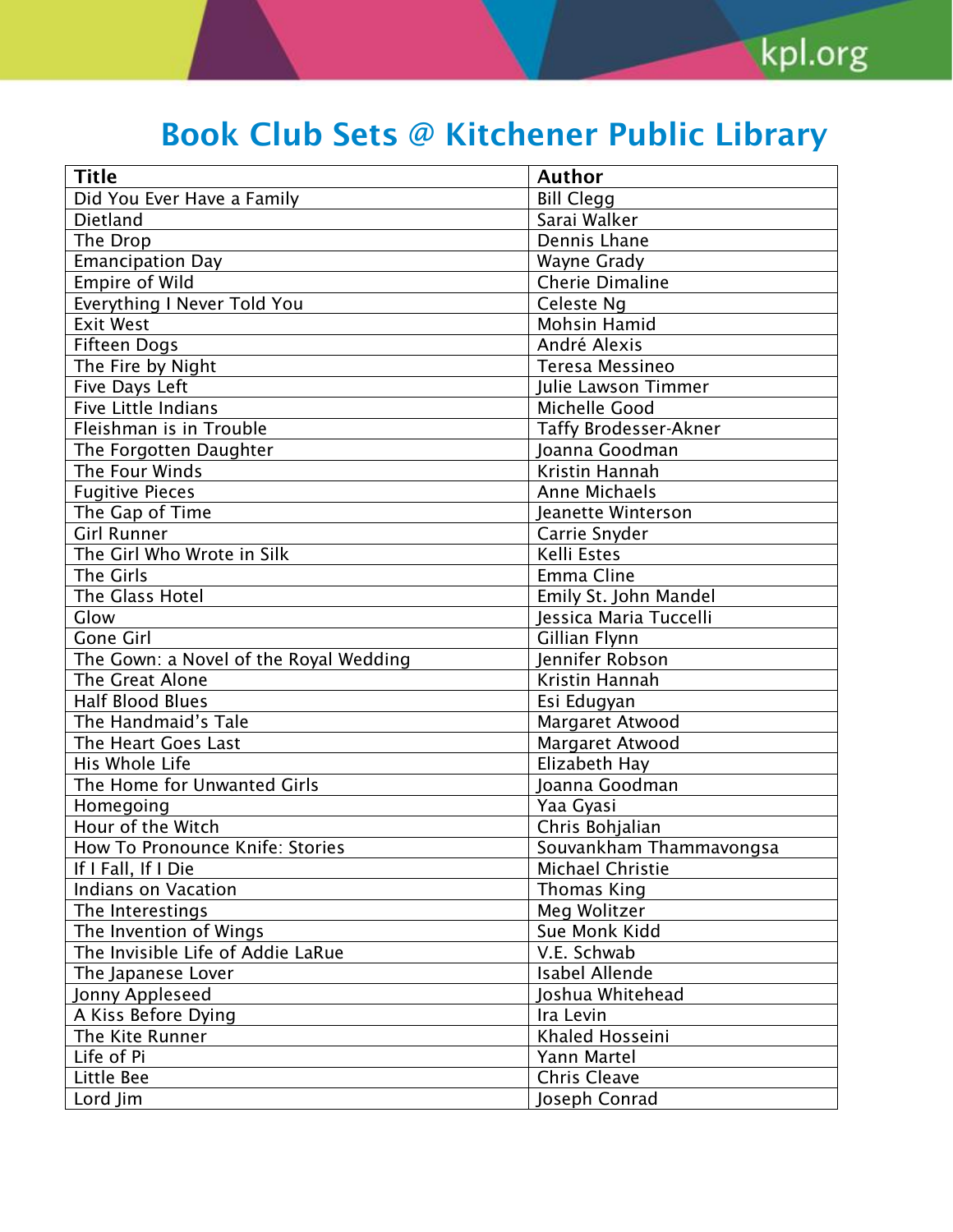| <b>Title</b>                        | <b>Author</b>           |  |
|-------------------------------------|-------------------------|--|
| The Lost Girls of Paris             | Pam Jenoff              |  |
| Louis Riel: a Comic-Strip Biography | <b>Chester Brown</b>    |  |
| Love And Ruin                       | Paula McLain            |  |
| Love in the Time of Cholera         | Gabriel García Márquez  |  |
| Major Pettigrew's Last Stand        | Helen Simonson          |  |
| <b>Malibu Rising</b>                | Taylor Jenkins Reid     |  |
| March. Book One                     | John Lewis              |  |
| Maya's Notebook                     | <b>Isabel Allende</b>   |  |
| The Mayor of Casterbridge           | <b>Thomas Hardy</b>     |  |
| Me Before You                       | JoJo Moyes              |  |
| A Measure of Light                  | <b>Beth Powning</b>     |  |
| The Memory Keeper's Daughter        | Kim Edwards             |  |
| <b>Mexican Gothic</b>               | Silvia Moreno-Garcia    |  |
| Midnight at the Dragon Café         | <b>Judy Fong Bates</b>  |  |
| The Midnight Library                | <b>Matt Haig</b>        |  |
| The Midnight Watch                  | David Dyer              |  |
| The Ministry Of Utmost Happiness    | Arundhati Roy           |  |
| Miss You Most of All                | Elizabeth Bass          |  |
| Molly Fox's Birthday                | Deirdre Madden          |  |
| Moon of the Crusted Snow            | <b>Waubgeshig Rice</b>  |  |
| My Brilliant Friend                 | Elena Ferrante          |  |
| My Name is Lucy Barton              | <b>Elizabeth Strout</b> |  |
| The Mystery of Mrs. Christie        | Marie Benedict          |  |
| The Natural Way of Things           | <b>Charlotte Wood</b>   |  |
| The Orenda                          | Joseph Boyden           |  |
| Orphan Train                        | Christina Baker Kline   |  |
| The Other Black Girl                | Zakiya Dalila Harris    |  |
| Our Souls at Night                  | Kent Haruf              |  |
| <b>Out Stealing Horses</b>          | Per Petterson           |  |
| The Pact                            | Jodi Picoult            |  |
| The Paper Palace                    | Miranda Cowley Heller   |  |
| The Paris Wife                      | Paula McLain            |  |
| A Piece of the World                | Christina Baker Kline   |  |
| Pride and Prejudice                 | Jane Austen             |  |
| The Prime of Miss Jean Brodie       | <b>Muriel Spark</b>     |  |
| The Pull of the Stars               | Emma Donoghue           |  |
| Ragged Company                      | Richard Wagamese        |  |
| Ready Player One                    | <b>Ernest Cline</b>     |  |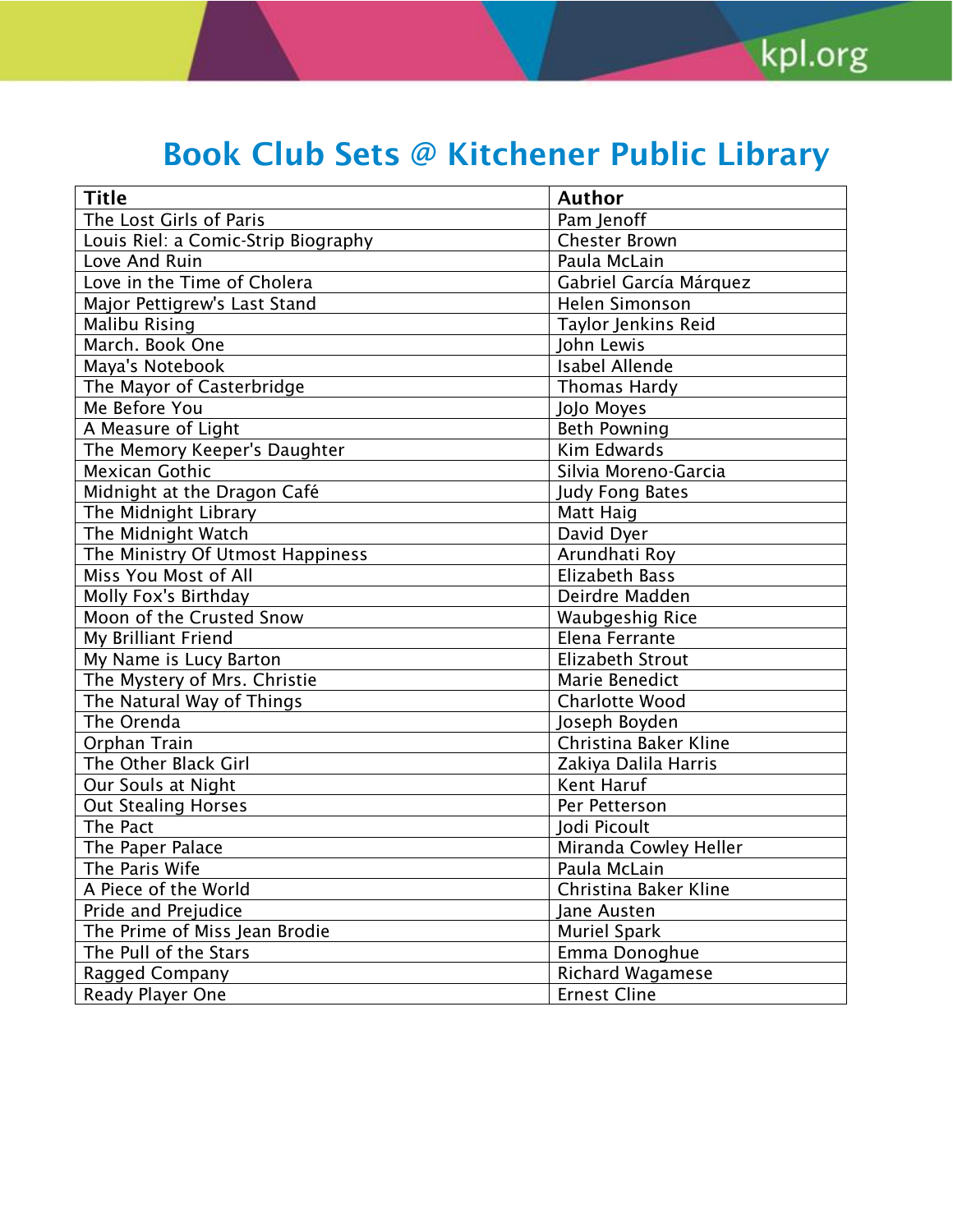| <b>Title</b>                       | <b>Author</b>         |
|------------------------------------|-----------------------|
| Refugee                            | Alan Gratz            |
| Requiem                            | Frances Itani         |
| Ridgerunner                        | Gil Adamson           |
| The Rose Code                      | Kate Quinn            |
| The Rosie Project                  | <b>Graeme Simsion</b> |
| The Sea Captain's Wife             | <b>Beth Powning</b>   |
| Secret Daughter                    | Shilpi Somaya Gowda   |
| Shelter                            | Jung Yun              |
| The Sisters Brothers               | Patrick deWitt        |
| Slumdog Millionaire                | <b>Vikas Swarup</b>   |
| Smoke River                        | <b>Krista Foss</b>    |
| Son of a Trickster                 | Eden Robinson         |
| <b>Station Eleven</b>              | Emily St. John Mandel |
| <b>Still Alice</b>                 | Lisa Genova           |
| The Stone Angel                    | Margaret Laurence     |
| The Storied Life of A.J. Fikry     | Gabrielle Zevin       |
| A Sudden Light                     | <b>Garth Stein</b>    |
| <b>Swimming Lessons</b>            | <b>Claire Fuller</b>  |
| A Tale for the Time Being          | Ruth Ozeki            |
| The Talk-Funny Girl                | <b>Roland Merullo</b> |
| The Testaments                     | Margaret Atwood       |
| Things I Want My Daughters to Know | Elizabeth Noble       |
| The Thirteenth Tale                | Diane Setterfield     |
| This Is How It Always Is           | Laurie Frankel        |
| To Kill A Mockingbird              | Harper Lee            |
| A Town Called Solace               | Mary Lawson           |
| The Unit                           | Ninni Holmqvist       |
| <b>Us Conductors</b>               | Sean Michaels         |
| The Vanishing Half                 | <b>Brit Bennett</b>   |
| The View From Castle Rock          | Alice Munro           |
| The Virgin Cure                    | Ami McKay             |
| <b>Waking Lions</b>                | Ayelet Gundar-Goshen  |
| Walkaway                           | <b>Cory Doctorow</b>  |
| <b>Washington Black</b>            | Esi Edugyan           |
| The Water Dancer                   | Ta-Nehisi Coates      |
| When She Woke                      | Hillary Jordan        |
| Where the Air is Sweet             | Tasneem Jamal         |
| Where the Crawdads Sing            | Delia Owens           |
| Where'd You Go, Bernadette         | Maria Semple          |
| The White Tiger                    | Aravind Adiga         |
| The Woman in Cabin 10              | <b>Ruth Ware</b>      |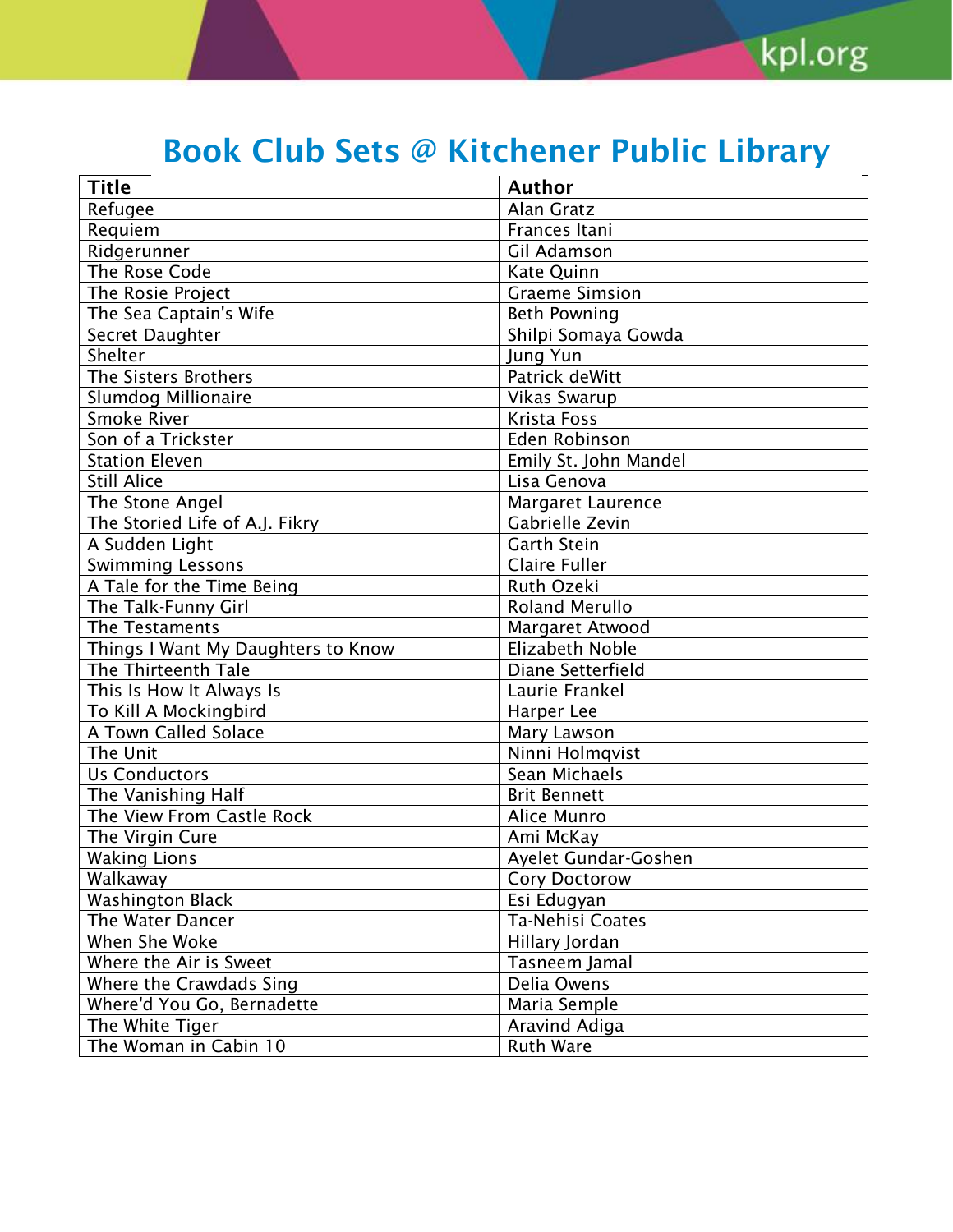# Non-Fiction

| <b>Title</b>                                        | <b>Author</b>                 |
|-----------------------------------------------------|-------------------------------|
| The Abundant Community                              | John McKnight & Peter Block   |
| Alan Turing: The Enigma                             | <b>Andrew Hodges</b>          |
| And Grandma Said                                    | <b>Tom Porter</b>             |
| An Astronaut's Guide to Life on Earth               | Chris Hadfield                |
| <b>Between Gods</b>                                 | <b>Alison Pick</b>            |
| Can't We Talk About Something More Pleasant?        | <b>Roz Chast</b>              |
| Educated                                            | <b>Tara Westover</b>          |
| From the Ashes                                      | <b>Jesse Thistle</b>          |
| Fun Home: a Family Tragicomic                       | Alison Bechdel                |
| The Glass Castle                                    | Jeannette Walls               |
| How To Be An Antiracist                             | Ibram X. Kendi                |
| Hunger: A Memoir Of (My) Body                       | Roxane Gay                    |
| In The Dream House                                  | Carmen Maria Machado          |
| Lakeland: Ballad of a Freshwater Country            | Allan Casey                   |
| Love Builds Brains                                  | Jean M. Clinton               |
| Maus: A Survivor's Tale                             | Art Spiegelman                |
| Midnight in Peking: How the Murder of a Young       |                               |
| Englishwoman Haunted the Last Days of Old China     | Paul French                   |
| Next Stop: A Son with Autism Grows Up               | <b>Glen Finland</b>           |
| Night                                               | <b>Elie Wiesel</b>            |
| Persepolis                                          | Marjane Satrapi               |
| The Queen of Katwe                                  | <b>Tim Crothers</b>           |
| Rolling Blackouts: Dispatches from Turkey, Syria,   |                               |
| and Iraw                                            | Sarah Glidden                 |
| <b>Running With Scissors</b>                        | Augusten Burroughs            |
| Tiger: A True Story of Vengeance and Survival       | John Vaillant                 |
| Two Trees Make A Forest                             | Jessica J. Lee                |
| Unbroken: A World War II Story of Survival,         |                               |
| Resilience, and Redemption                          | Laura Hillenbrand             |
| We Have Always Been Here: A Queer Muslim Memoir     | Samra Habib                   |
| What Happened To You?                               | Bruce D. Perry, Oprah Winfrey |
| Wild: From Lost to Found on the Pacific Crest Trail | <b>Cheryl Strayed</b>         |
| <b>Words Onscreen</b>                               | Naomi S. Baron                |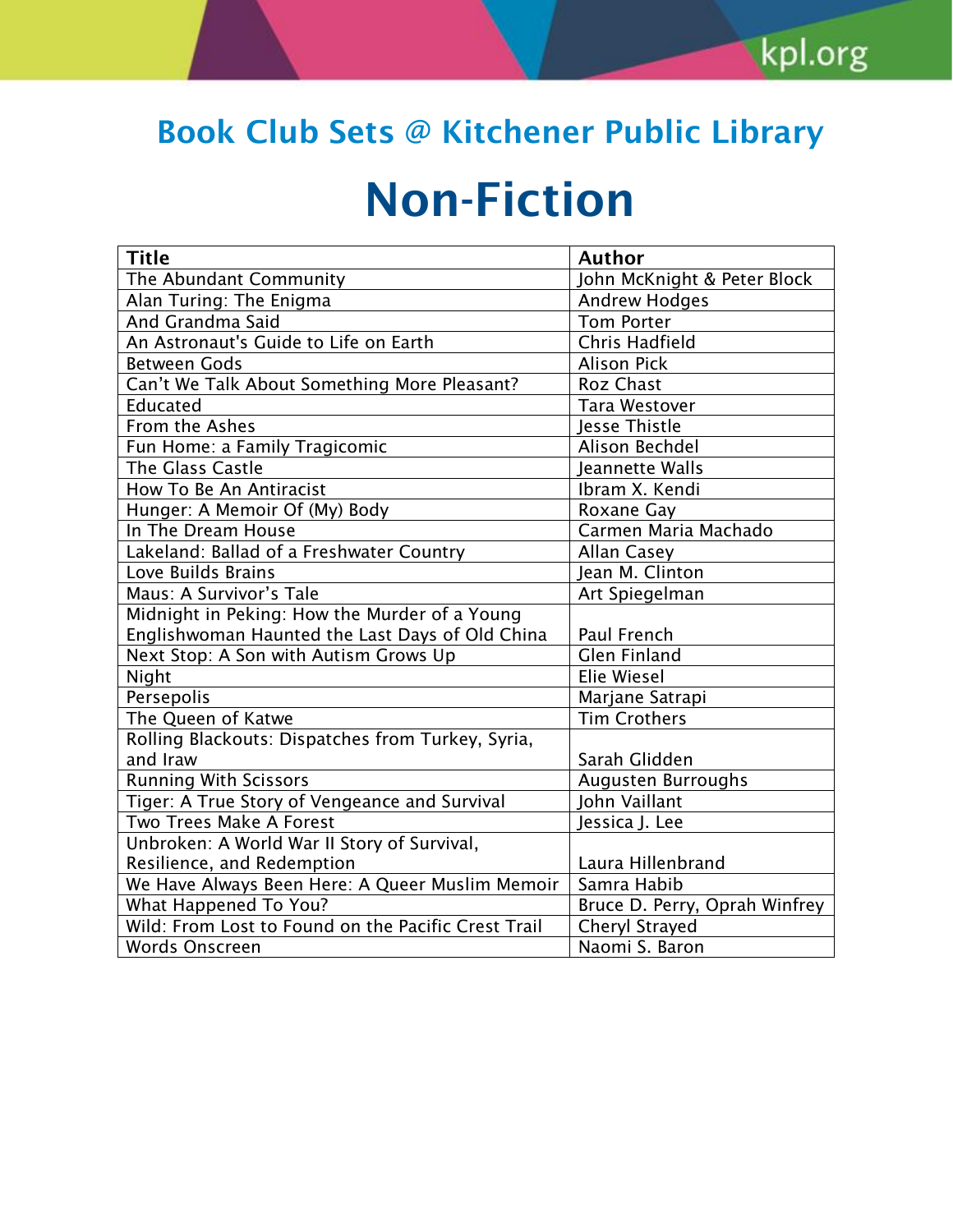# Teen Fiction

| <b>Title</b>                                    | <b>Author</b>                 |  |
|-------------------------------------------------|-------------------------------|--|
| American Born Chinese                           | Gene Luen Yang                |  |
| Aristotle and Dante Discover the Secrets of the |                               |  |
| Universe                                        | Benjamin Alire Sáenz          |  |
| <b>Blink &amp; Caution</b>                      | Tim Wynne-Jones               |  |
| The Book Thief                                  | Markus Zusak                  |  |
| The Boy in the Black Suit                       | Jason Reyno                   |  |
| The Darkest Part of the Forest                  | <b>Holly Black</b>            |  |
| Dig                                             | A. S. King                    |  |
| Eleanor & Park                                  | <b>Rainbow Rowell</b>         |  |
| <b>Ender's Game</b>                             | Orson Scott Card              |  |
| Every Day                                       | David Levithan                |  |
| Everything, Everything                          | Nicola Yoon                   |  |
| Genesis Begins Again                            | Alicia D. Williams            |  |
| The Hate U Give                                 | <b>Angie Thomas</b>           |  |
| The Hunger Games                                | <b>Suzanne Collins</b>        |  |
| $l$ Am $l$                                      | Cris Beam                     |  |
| The Knife of Never Letting Go                   | <b>Patrick Ness</b>           |  |
| Like A Love Story                               | Abdi Nazemian                 |  |
| Long Way Down                                   | Jason Reynolds                |  |
| Looking For Alaska                              | John Green                    |  |
| The Marrow Thieves                              | <b>Cherie Dimaline</b>        |  |
| Matched                                         | <b>Ally Condie</b>            |  |
| The Maze Runner                                 | James Dashner                 |  |
| <b>Paper Towns</b>                              | <b>Iohn Green</b>             |  |
| The Perks of Being a Wallflower                 | Stephen Chbosky               |  |
| The Red Pencil                                  | Andrea Davis Pinkney          |  |
| Revolver                                        | Marcus Sedgwick               |  |
| The Scorpion Rules                              | Erin Bow                      |  |
| This One Summer                                 | Mariko Tamaki, Jillian Tamaki |  |
| Three Little Words: A Memoir (Non-Fiction)      | <b>Ashley Rhodes-Courter</b>  |  |
| The Truth About Forever                         | Sarah Dessen                  |  |
| Wonder                                          | R.J. Palacio                  |  |